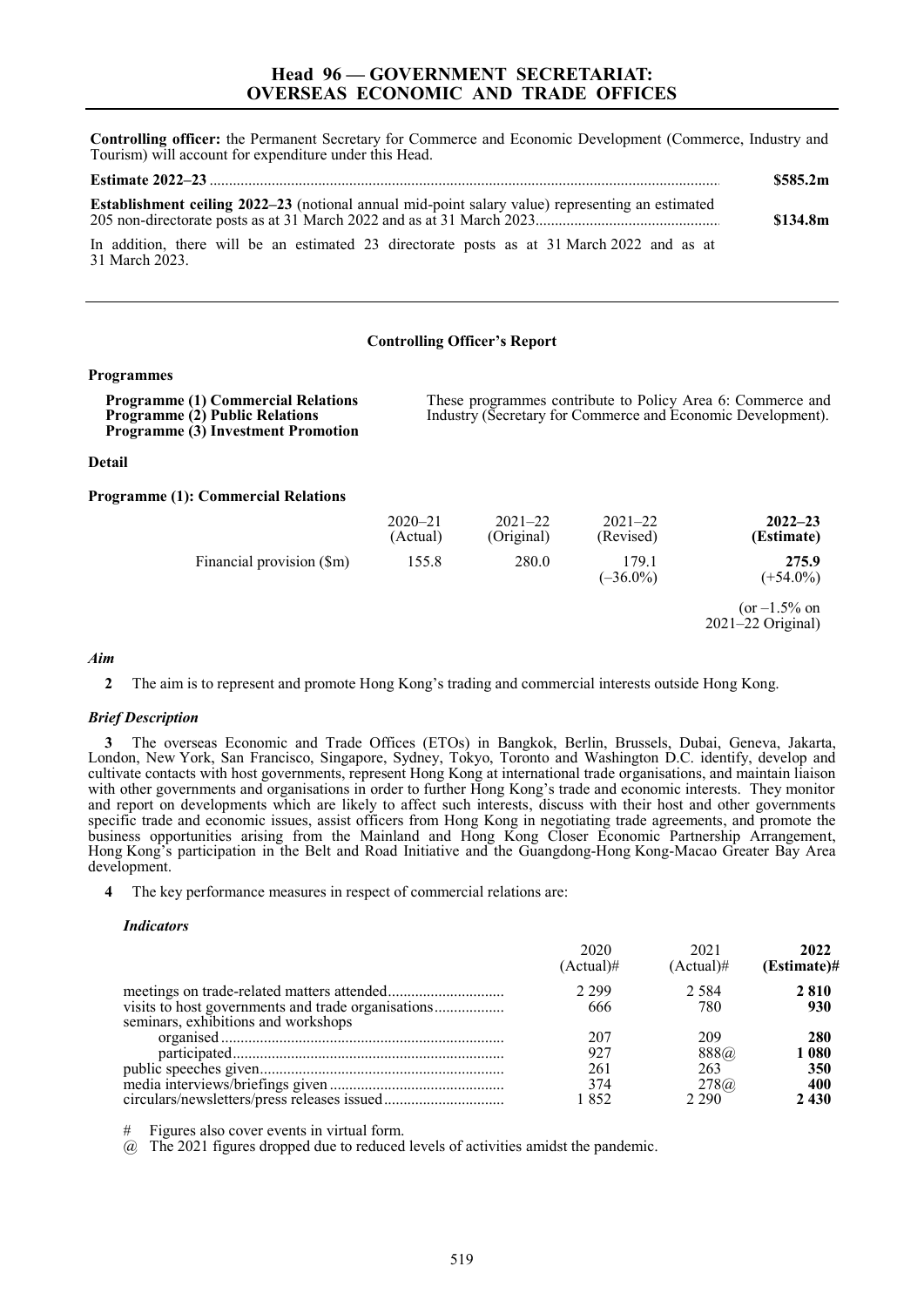## *Matters Requiring Special Attention in 2022–23*

**5** During 2022–23, the overseas ETOs will continue to promote Hong Kong's trade and commercial interests, including countering protectionism in Hong Kong's major markets, as well as representing Hong Kong and providing support to the Commerce and Economic Development Bureau and, as appropriate, other bureaux and departments on issues of special interests on the bilateral, plurilateral and multilateral fronts.

## **Programme (2): Public Relations**

|                           | $2020 - 21$<br>(Actual) | $2021 - 22$<br>(Original) | $2021 - 22$<br>(Revised) | $2022 - 23$<br>(Estimate)              |
|---------------------------|-------------------------|---------------------------|--------------------------|----------------------------------------|
| Financial provision (\$m) | 115.9                   | 216.2                     | 137.5<br>$(-36.4\%)$     | 212.8<br>$(+54.8\%)$                   |
|                           |                         |                           |                          | $(or -1.6\% on$<br>$2021-22$ Original) |

# *Aim*

**6** The aim is to promote Hong Kong as a reliable trading partner and a premier location for doing business.

# *Brief Description*

**7** The overseas ETOs monitor and report on reactions to events in Hong Kong. They update overseas interlocutors on developments in Hong Kong, organise publicity and public relations activities for Hong Kong in the host countries or regions under their purview, liaise with Hong Kong enterprises and people, and provide a comprehensive information and enquiry service about Hong Kong.

**8** The key performance measures in respect of public relations are:

## *Indicators*

|                                                                                                                                        | 2020<br>(Actual)# | 2021<br>$(Actual)$ # | 2022<br>$(Estimate)$ # |
|----------------------------------------------------------------------------------------------------------------------------------------|-------------------|----------------------|------------------------|
| call on senior government officials/organisations<br>public relations functions/events (including cultural<br>functions/events) $\Psi$ | 860               | 916                  | 1010                   |
|                                                                                                                                        | 445               | 512                  | 630                    |
|                                                                                                                                        | 1 018             | 1 074                | 1 230                  |
| newsletters, pamphlets, press releases issued                                                                                          | 1 803             | 2 3 8 4              | 2 5 2 0                |
|                                                                                                                                        | 1 1 9 2           | $1\,095@$            | 1 500                  |
|                                                                                                                                        | 307               | 309                  | 410                    |
|                                                                                                                                        | 375               | 293 <sub>0</sub>     | 410                    |
|                                                                                                                                        | 12.829            | 13.676               | 14 100                 |

 $#$  Figures also cover events in virtual form.<br>W. Bevised description of the previous indice

Revised description of the previous indicator "public relations functions/events" as from 2022.

@ Number of visitors assisted decreased due to travel restrictions imposed by respective countries amidst the pandemic.

 $\land$  Number of media interviews/briefings given decreased due to reduced level of activities amidst the pandemic.

# *Matters Requiring Special Attention in 2022–23*

**9** During 2022–23, the overseas ETOs will continue to step up publicity and public relations efforts and launch promotional campaigns to enhance Hong Kong's international image, and to celebrate the 25th Anniversary of the Establishment of the HKSAR in 2022 in the member states of the Association of Southeast Asian Nations, Australia, Europe, Japan, Korea, New Zealand, North America, the Middle East, etc., as well as strengthen collaboration with other Hong Kong overseas agencies in developing strategies for city branding and publicity.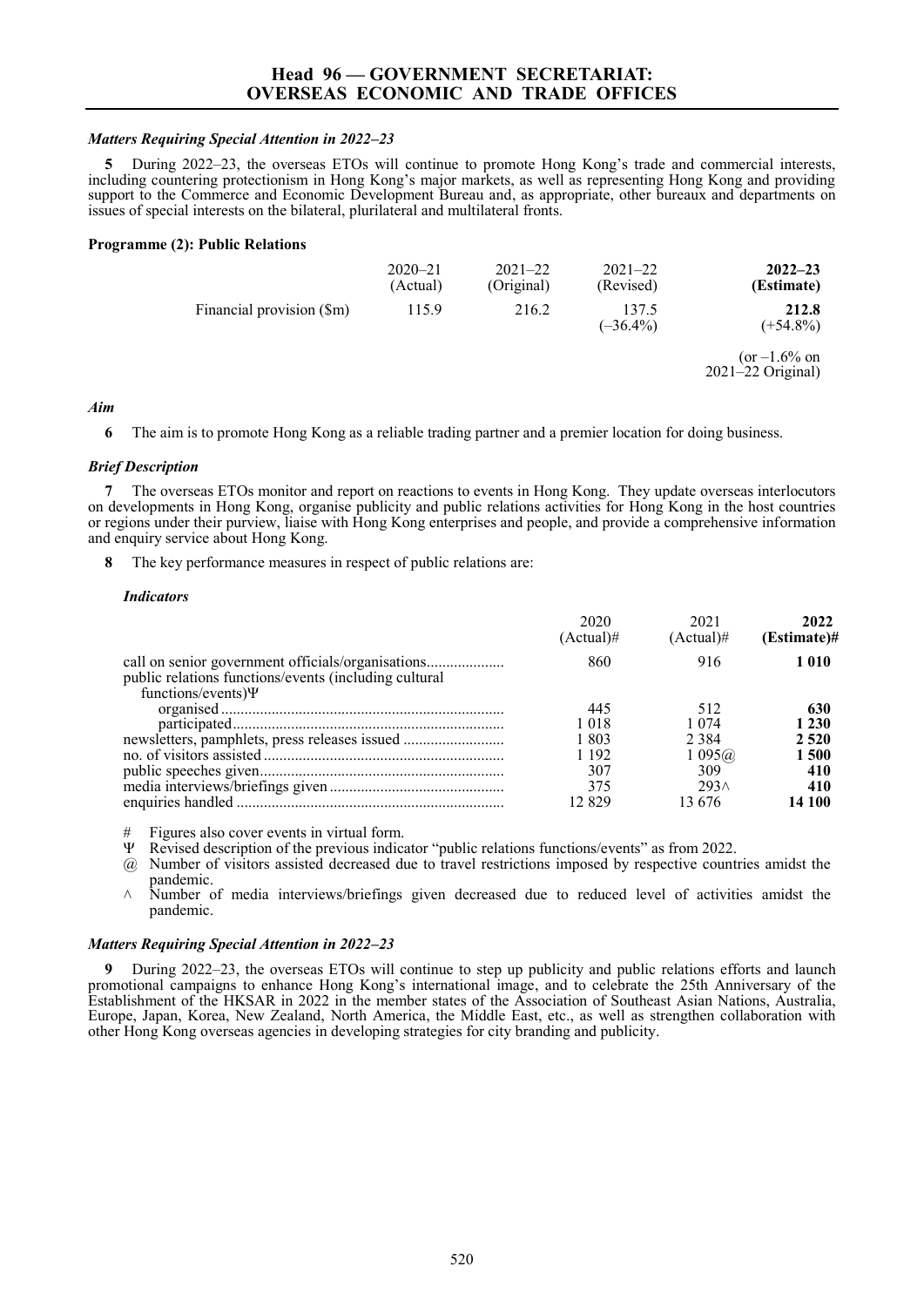### **Programme (3): Investment Promotion**

|                           | $2020 - 21$<br>(Actual) | $2021 - 22$<br>(Original) | $2021 - 22$<br>(Revised) | $2022 - 23$<br>(Estimate)                |
|---------------------------|-------------------------|---------------------------|--------------------------|------------------------------------------|
| Financial provision (\$m) | 55.2                    | 98.3                      | 62.0<br>$(-36.9\%)$      | 96.5<br>$(+55.6\%)$                      |
|                           |                         |                           |                          | $(or -1.8\% on$<br>$2021 - 22$ Original) |

# *Aim*

**10** The aim is to attract foreign direct investment to Hong Kong and to promote Hong Kong's many advantages as a regional hub and the preferred business location in Asia.

## *Brief Description*

**11** In close collaboration with Invest Hong Kong, the overseas ETOs promote the attractiveness of Hong Kong as an international financial and business centre and provide assistance and support to overseas companies to establish or expand operations in Hong Kong.

**12** The key performance measures in respect of investment promotion are:

#### *Indicators*

| Actual | Actual | 2022<br>(Estimate) |
|--------|--------|--------------------|
|        |        | 388<br>-94         |

- λ New projects with the potential of becoming completed projects in the coming 18 months. The figure reflects the investment promotion efforts in a particular year, discounting projects carried forward from previous years.
- ¶ Investment projects each resulting in an overseas company setting up or undergoing a significant expansion in Hong Kong with the assistance of Invest Hong Kong.
- ‡ Owing to the pandemic and the related travel restrictions, many foreign companies have put on hold their international expansion plans, hence the drop in the number of completed projects.

## *Matters Requiring Special Attention in 2022–23*

**13** During 2022–23, the overseas ETOs (except the Geneva and Washington ETOs) will continue to work closely with Invest Hong Kong to step up their efforts in attracting overseas companies to set up and expand their operations in Hong Kong and access opportunities in the Mainland and elsewhere in Asia.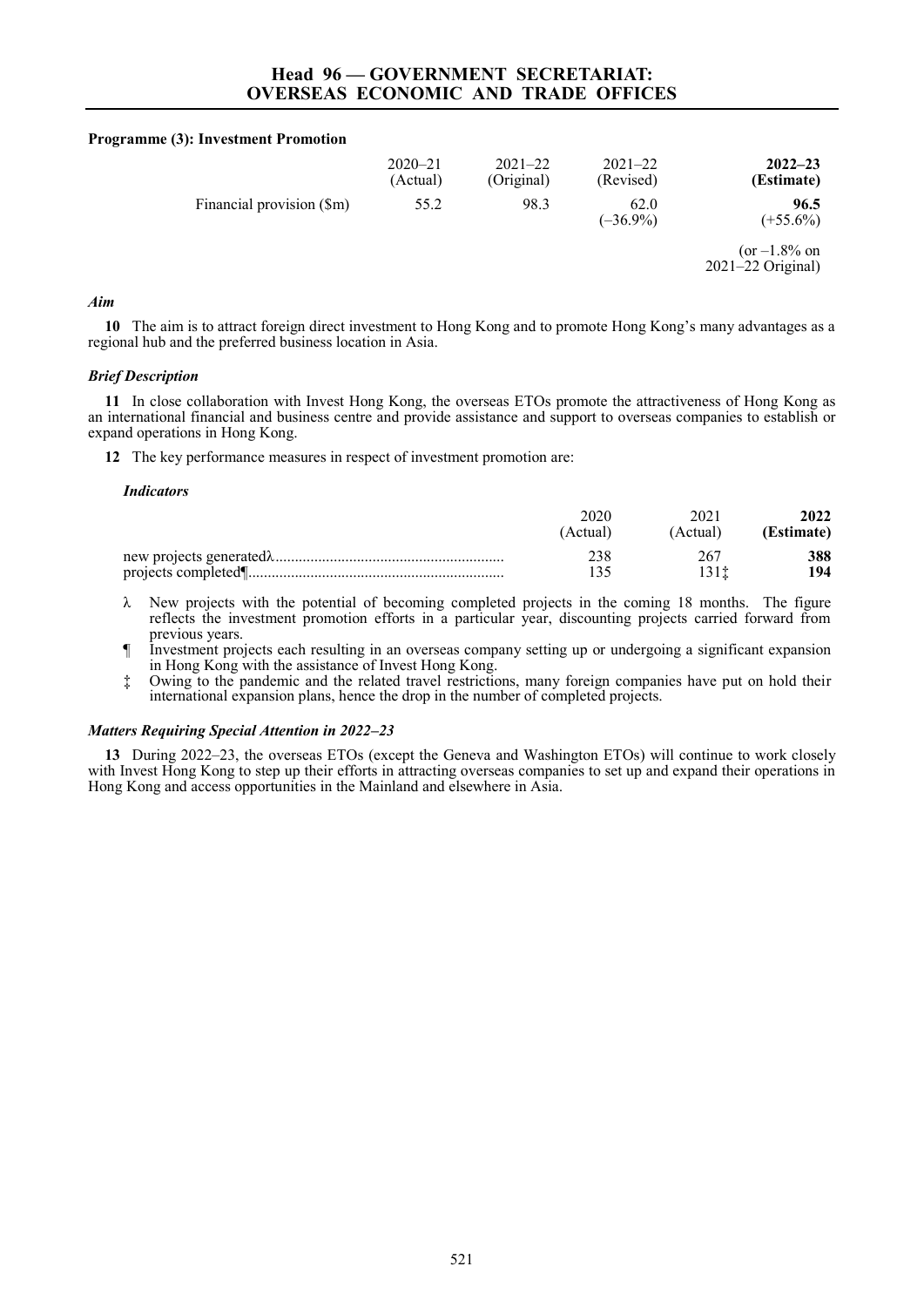# **Head 96 — GOVERNMENT SECRETARIAT: OVERSEAS ECONOMIC AND TRADE OFFICES**

# **ANALYSIS OF FINANCIAL PROVISION**

|     | Programme | $2020 - 21$<br>(Actual)<br>$(\text{Sm})$ | $2021 - 22$<br>(Original)<br>$(\mathbb{S}_{m})$ | $2021 - 22$<br>(Revised)<br>$(\text{Sm})$ | $2022 - 23$<br>(Estimate)<br>(Sm) |
|-----|-----------|------------------------------------------|-------------------------------------------------|-------------------------------------------|-----------------------------------|
| (1) |           | 155.8                                    | 280.0                                           | 179.1                                     | 275.9                             |
| (2) |           | 115.9                                    | 216.2                                           | 137.5                                     | 212.8                             |
| (3) |           | 55.2                                     | 98.3                                            | 62.0                                      | 96.5                              |
|     |           | 326.9                                    | 594.5                                           | 378.6<br>$(-36.3\%)$                      | 585.2<br>$(+54.6\%)$              |

**(or –1.6% on 2021–22 Original)** 

# **Analysis of Financial and Staffing Provision**

## **Programme (1)**

Provision for 2022–23 is \$96.8 million (54.0%) higher than the revised estimate for 2021–22. This is mainly due to the increased provision for the new ETOs planned to be set up, increased salary provision for filling vacancies and staff changes, and increased operating expenses.

# **Programme (2)**

Provision for 2022–23 is \$75.3 million (54.8%) higher than the revised estimate for 2021–22. The reasons for the increase under Programme (1) above also apply here.

# **Programme (3)**

Provision for 2022–23 is \$34.5 million (55.6%) higher than the revised estimate for 2021–22. The reasons for the increase under Programme (1) above also apply here.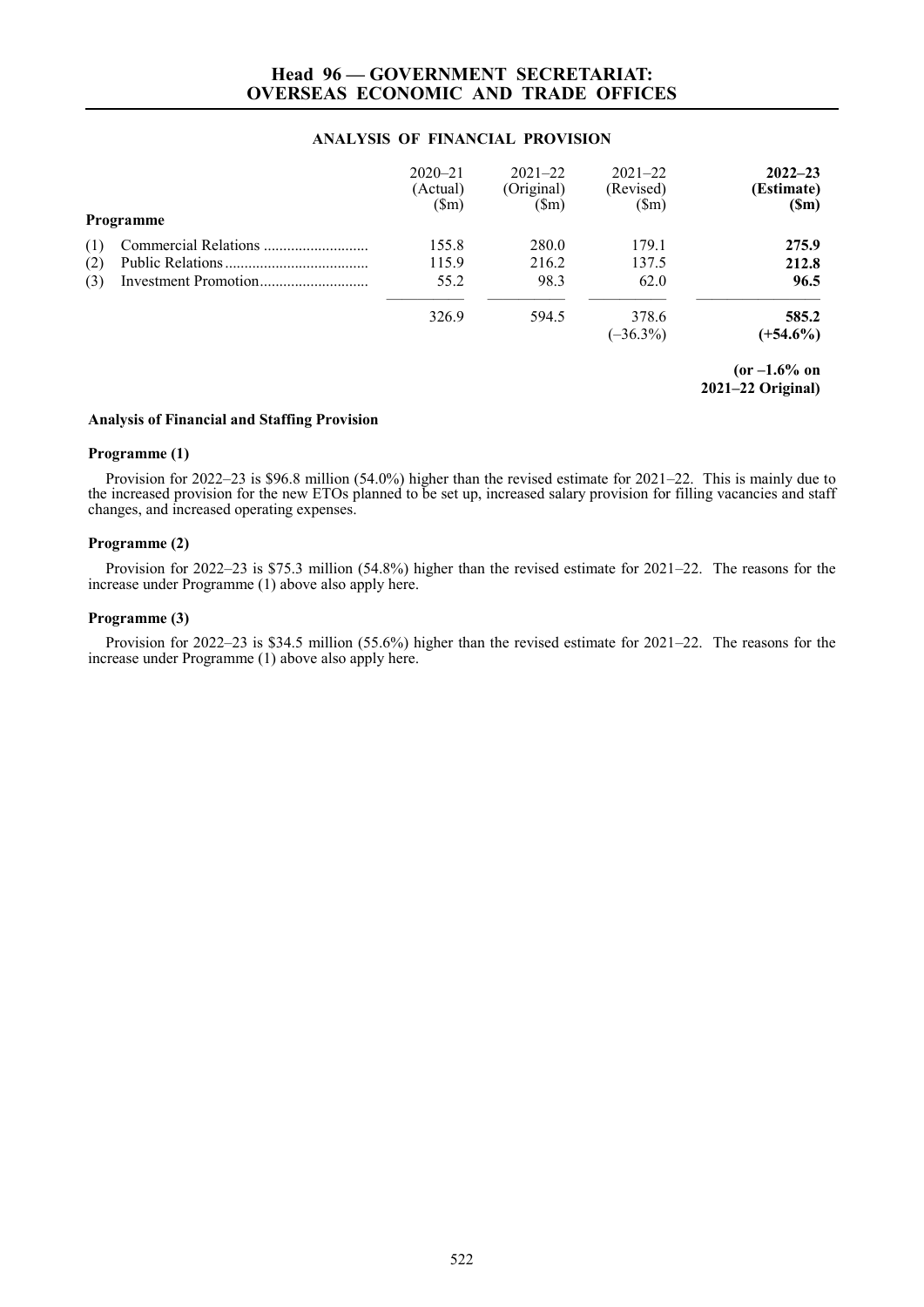# **Head 96 — GOVERNMENT SECRETARIAT: OVERSEAS ECONOMIC AND TRADE OFFICES**



*Changes in the size of the establishment (as at 31 March)*

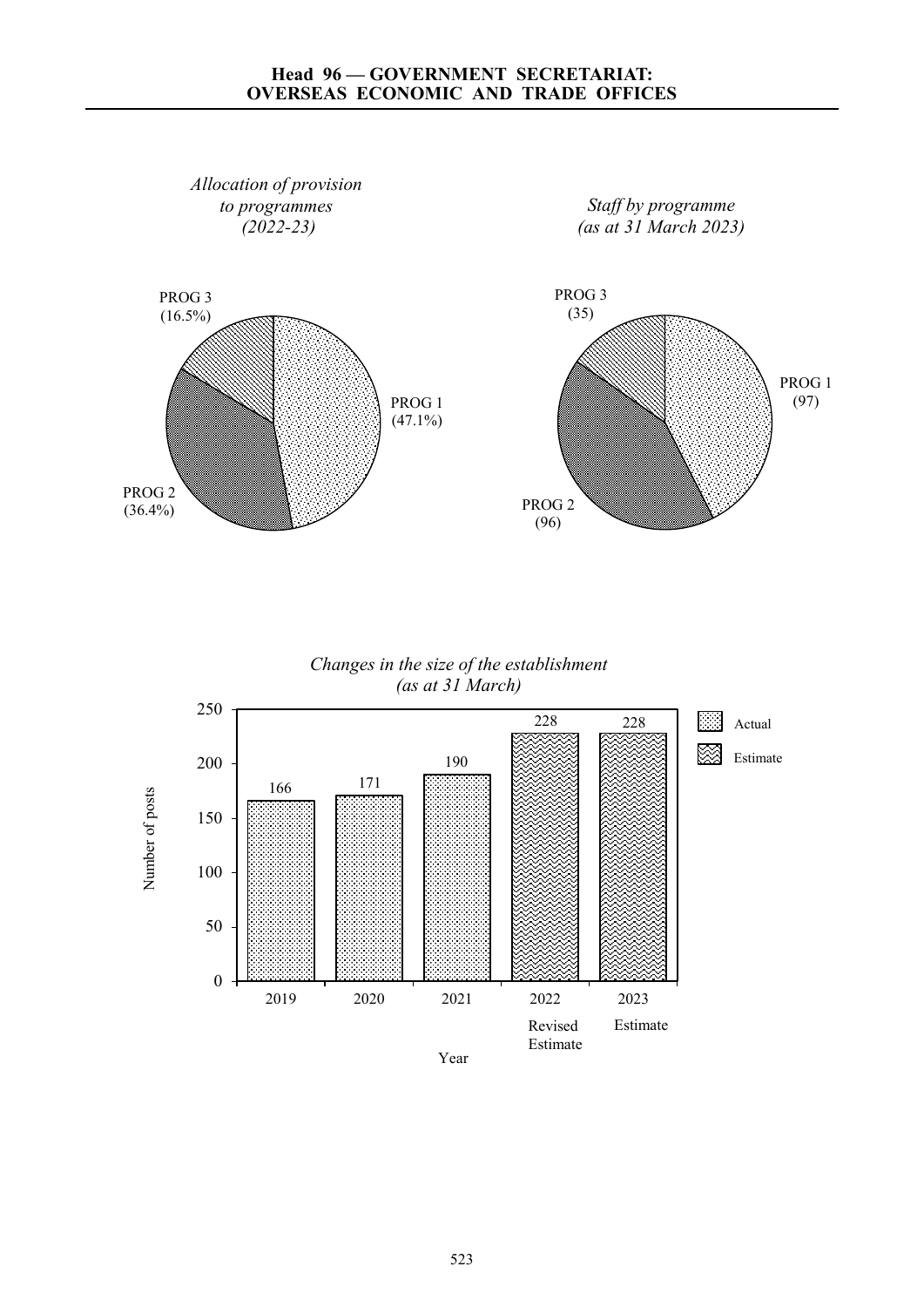# **Head 96 — GOVERNMENT SECRETARIAT: OVERSEAS ECONOMIC AND TRADE OFFICES**

| Sub-<br>head<br>(Code) |                                            | Actual<br>expenditure<br>$2020 - 21$ | Approved<br>estimate<br>$2021 - 22$ | Revised<br>estimate<br>$2021 - 22$ | <b>Estimate</b><br>$2022 - 23$ |
|------------------------|--------------------------------------------|--------------------------------------|-------------------------------------|------------------------------------|--------------------------------|
|                        |                                            | \$'000                               | \$'000                              | \$'000                             | \$2000                         |
|                        | <b>Operating Account</b>                   |                                      |                                     |                                    |                                |
|                        | Recurrent                                  |                                      |                                     |                                    |                                |
| 000                    |                                            | 326,417                              | 594,468                             | 378,572                            | 585,170                        |
|                        |                                            | 326,417                              | 594,468                             | 378,572                            | 585,170                        |
|                        |                                            | 326,417                              | 594,468                             | 378,572                            | 585,170                        |
|                        | <b>Capital Account</b>                     |                                      |                                     |                                    |                                |
|                        | Plant, Equipment and Works                 |                                      |                                     |                                    |                                |
|                        | Minor plant, vehicles and equipment (block | 433                                  |                                     |                                    |                                |
|                        | Total, Plant, Equipment and Works          | 433                                  |                                     |                                    |                                |
|                        |                                            | 433                                  |                                     |                                    |                                |
|                        |                                            | 326,850                              | 594,468                             | 378,572                            | 585,170                        |
|                        |                                            |                                      |                                     |                                    |                                |